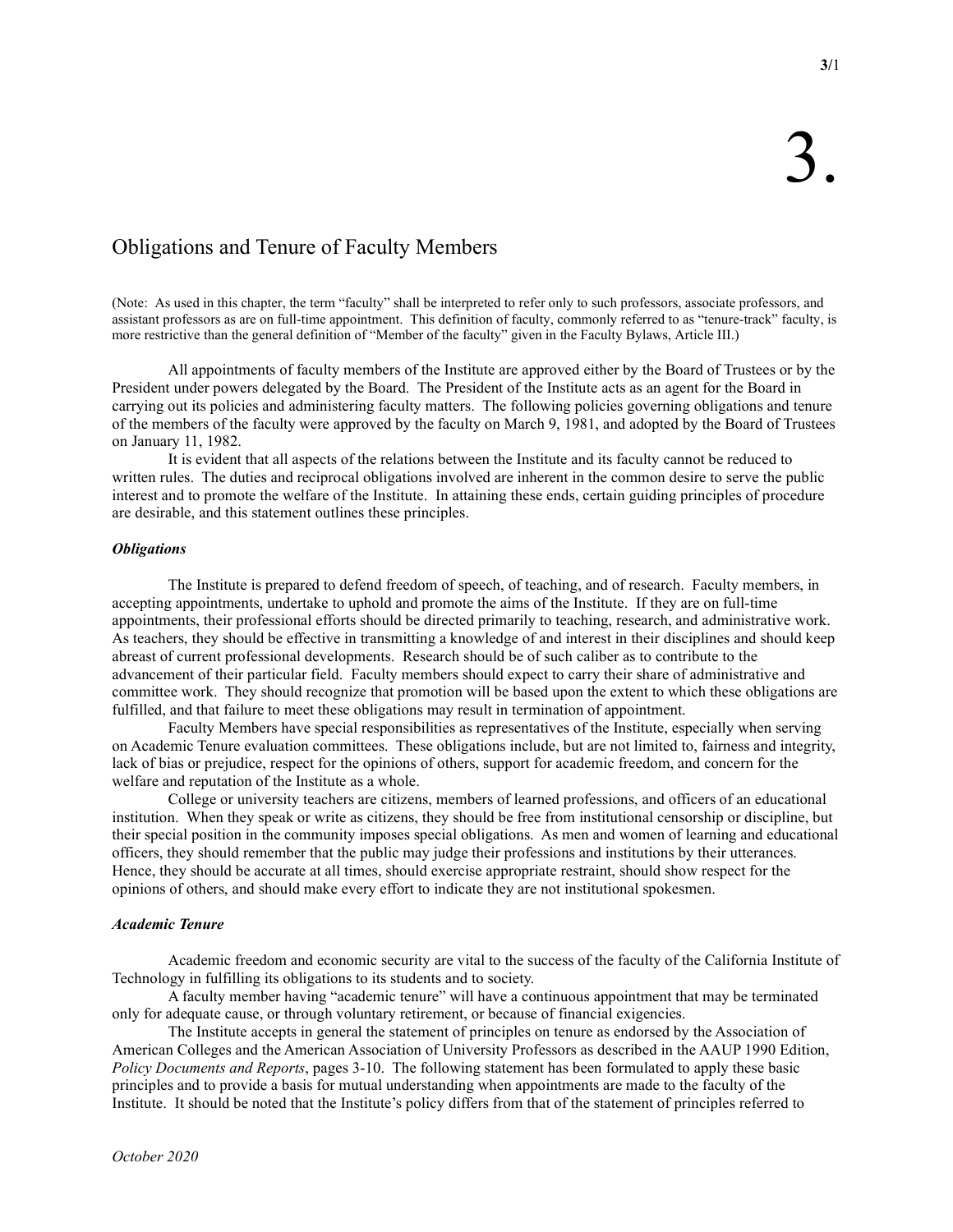above with respect to definition of appointments that may lead to tenure after an initial probationary period. Furthermore, the Institute's policy as stated herein may differ in important details from recommendations (subsequent to 1941) by the American Association of University Professors in regard to academic tenure.

#### Statement on Tenure

Approved by the Faculty Board on November 13, 1989

#### Introduction

This policy outlines the standards and procedures used by the Institute to decide on the granting of academic tenure. Some further elaboration is necessary to describe particular additional details of the procedures followed in individual Divisions, but all Divisions adhere to the principles laid out below.

## Purpose

The purpose of academic tenure is to foster: (1) Freedom of teaching and research and of extramural activities, and (2) a sufficient degree of economic security to make the profession attractive to men and women of ability. The Institute's goal in making the tenure decision in each individual case is to secure for the Institute the best possible permanent faculty. To serve that goal, tenure decisions are based on the candidate's excellence in research, scholarship, and teaching. Excellence in the candidate's contributions to other Institute activities may also be taken into consideration. Characteristics unrelated to professional achievement, such as sex, race, color, age, national origin, disability, religion or sexual orientation are to be rigorously excluded.

#### Standards

The decision to grant academic tenure at Caltech should represent a confident judgment that the candidate will spend an entire professional lifetime of outstanding research and national leadership in significant areas of scholarly study, and will contribute substantially to the education of Caltech students. A decision not to grant tenure may be based on a judgment that this high standard is not met, or it may be a consequence of a decision not to emphasize further the candidate's field of study at Caltech, or it may be a consequence of financial exigency.

## Procedures

The decision to award academic tenure must be made, and the candidate must be informed, no less than one year before the end of the tenure probationary period, normally seven years.

 During the probationary period, the Division Chair (DC) is responsible for keeping the candidate informed as to whether satisfactory progress toward tenure is being made. Tenured members of the faculty of the Division are responsible for keeping the DC well informed of the candidate's progress, either informally, or through the mechanism of a committee assigned to the purpose.

 Approximately two years before the end of the tenure probationary period of each candidate, the DC appoints an *ad hoc* tenure review committee comprised of tenured faculty members, not including the DC. (In place of an *ad hoc* committee, a standing committee for professional staffing may be used.) The committee should include members with sufficient expertise to evaluate the candidate's work, but it should also be representative of the broad scope of the Division.

 The tenure review committee is responsible for conducting and documenting a rigorous inquiry leading to a judgment of whether the candidate has met the Institute's standards for tenure. To help accomplish this task, letters of reference are sought from experts outside of Caltech. These experts are persons able to give a balanced and knowledgeable view of the candidate's accomplishments and stature. Additional information may be sought from the candidate and from members of the Caltech community.

 The written report and recommendation of the committee, together with the letters of reference and other relevant information, are presented to the tenured faculty of the Division or a substantial subset of that faculty, including the DC. At one or more meetings of this body the recommendation is debated and, after careful consideration, a vote is taken.

 The DC presents the written documentation and the vote or consensus of the divisional faculty, together with the DC's own conclusion and recommendation, to the Institute Academic Council (the IACC, consisting of the President, Provost, and six DC's). This group considers the case in light of the standards and interests of the entire Institute, and votes upon it. The vote constitutes a recommendation to the Provost and President, who make the final decision.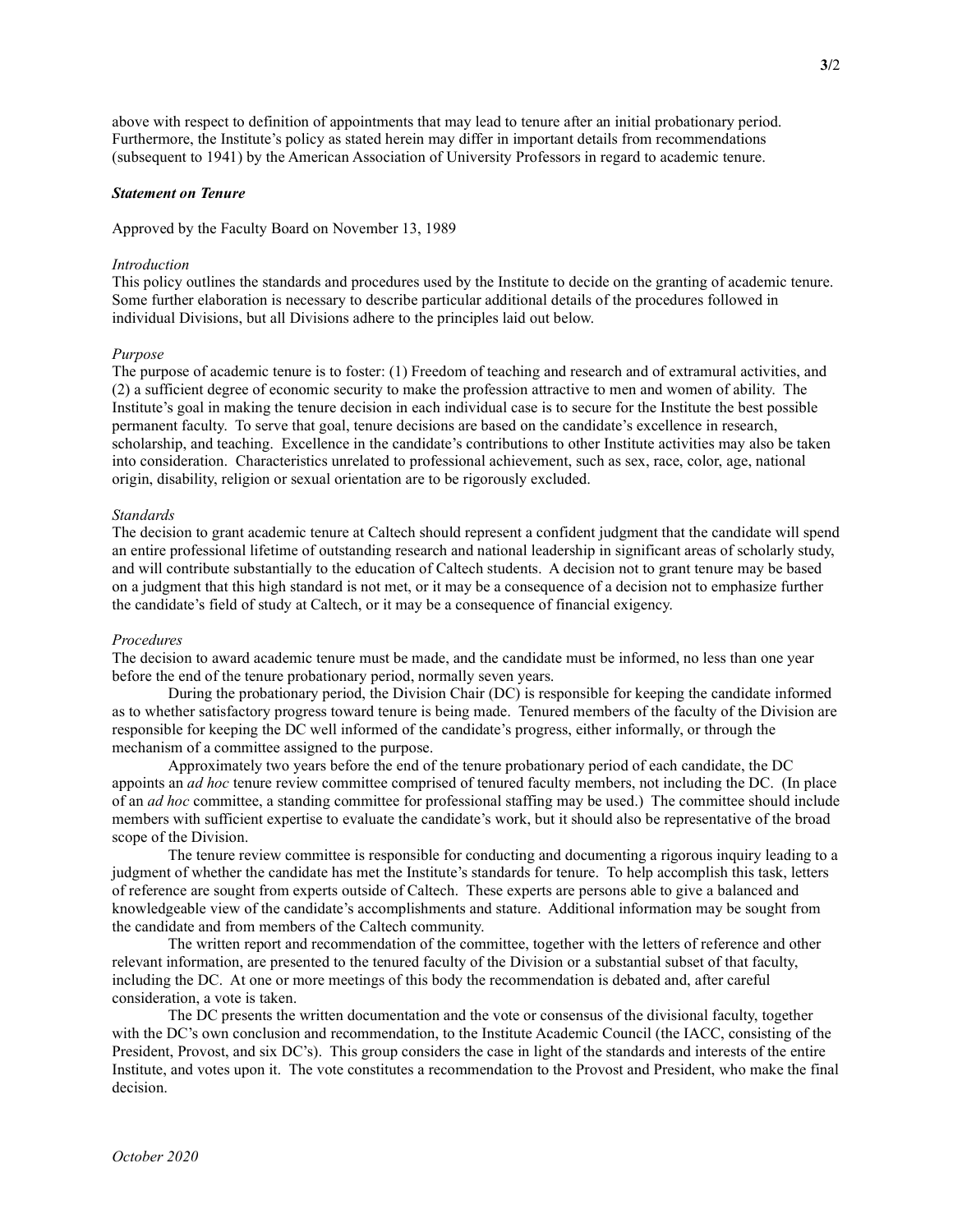# Additional Tenure Matters

 The terms and conditions of every appointment to the faculty shall be stated in writing, and copies of the letter of appointment shall be in the possession of both the Institute and the appointee. The appointment becomes effective when the appointee signs and returns to the Provost an acceptance copy of the letter of appointment.

 New full-time faculty appointments at ranks of Assistant Professor, Associate Professor, or Professor are normally considered to be probationary and therefore without academic tenure, although initial appointments at the rank of Professor may carry immediate academic tenure. The maximum length of the probationary period shall not exceed seven years except in the case of child-bearing leave as described below. No more than three years service in full-time teaching and research in other institutions of higher education in teaching faculty status (at the ranks already listed), shall be deducted from the seven-year maximum probationary period. For each new teaching faculty appointment, the proposed duration of the probationary period shall be stated in the initial letter of appointment. Because titles and ranks used at other universities may differ from those at Caltech, the equivalence for purposes of allowing deductions from the seven-year probationary period will be negotiated and agreed upon at the time of the appointment. A faculty member continued in service with professorial rank after the expiration of the probationary period for tenure shall have academic tenure.

 Time served by a member of the Institute staff of instruction and research other than a Professor, Associate Professor, or Assistant Professor on full-time appointment will not be considered as part of the probationary period, unless otherwise specified in the letter of appointment. Tenure granted through appointments in one Division or one discipline of a Division of the Institute is not to be regarded as valid in all other Divisions or disciplines thereof. Formal transfers of affiliation will only be made through recommendations of the Division(s) involved and with approval of the Provost and President.

 A professorial faculty member will automatically be granted an extension of the probationary period of one year for the birth or adoption of a child, up to a maximum of two years for two children, unless he or she elects to forego the extension in writing. A one-year extension is granted for birth or adoption of twins, and for birth or adoption in the one year prior to the start of an initial Caltech faculty appointment. The extension can be, but is not required to be, associated with a leave of absence related to the birth or adoption (please see Chapter 5 for matters related to child-bearing and child-care leave). In most cases, the one-year extension of the probationary period does not delay the reappointment review that is conducted during the first four years of a tenure-track appointment. The Division Chair must be informed of the birth or adoption in time to avoid interference with the tenure review process.

 Appointments to professorial ranks may occasionally be made on a full- or part-time basis for a fixed term of years without tenure or expectation of gaining it.

#### The Standards for Notice

 Notice to a faculty member of nonreappointment or of intention not to recommend reappointment to the Board of Trustees is to be given in writing in accordance with the following standards:

- 1. Not later than March 1 of the first academic year (the academic year at Caltech is regarded as beginning on September 15) of service, if the appointment expires at the end of that academic year, or, if a one-year appointment terminates during an academic year, at least three months in advance of its termination.
- 2. Not later than December 14 of the second academic year of service, if the appointment expires at the end of that year, or, if an initial two-year appointment terminates during an academic year, at least six months in advance of its termination.
- 3. At least twelve months before the expiration of an appointment after two or more years at the Institute.

 In cases involving termination of a continuous professorial appointment or a term appointment of a faculty member or postdoctoral scholar prior to its expiration date, the faculty member shall receive notice of such termination at least one year in advance of its effective date (for faculty members who have been employed by the Institute for at least two years), unless such termination is for reasons of moral turpitude. For faculty members or postdoctoral scholars who have been employed by the Institute for between one and two years, the advance notice shall be six months, and for those employed less than one year the advance notice shall be three months.